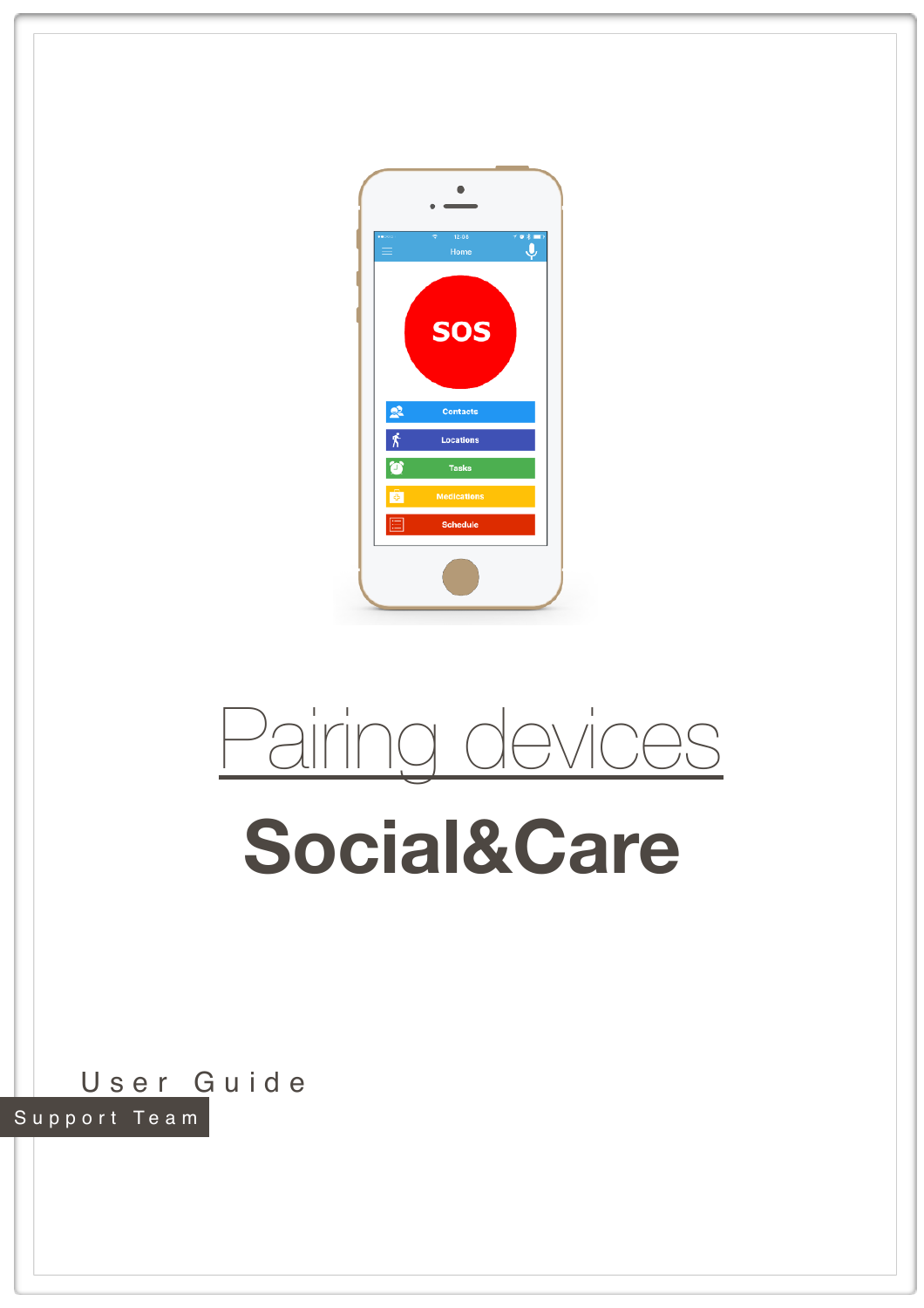Activity patterns contain the activity performed throughout the day by your loved one

Social Care compares users real activity with their programmed one, and notify us of everything they do or if they are in an unusual situation

For this, our device and the user's one must be paired

## **Pairing process is very simple:**

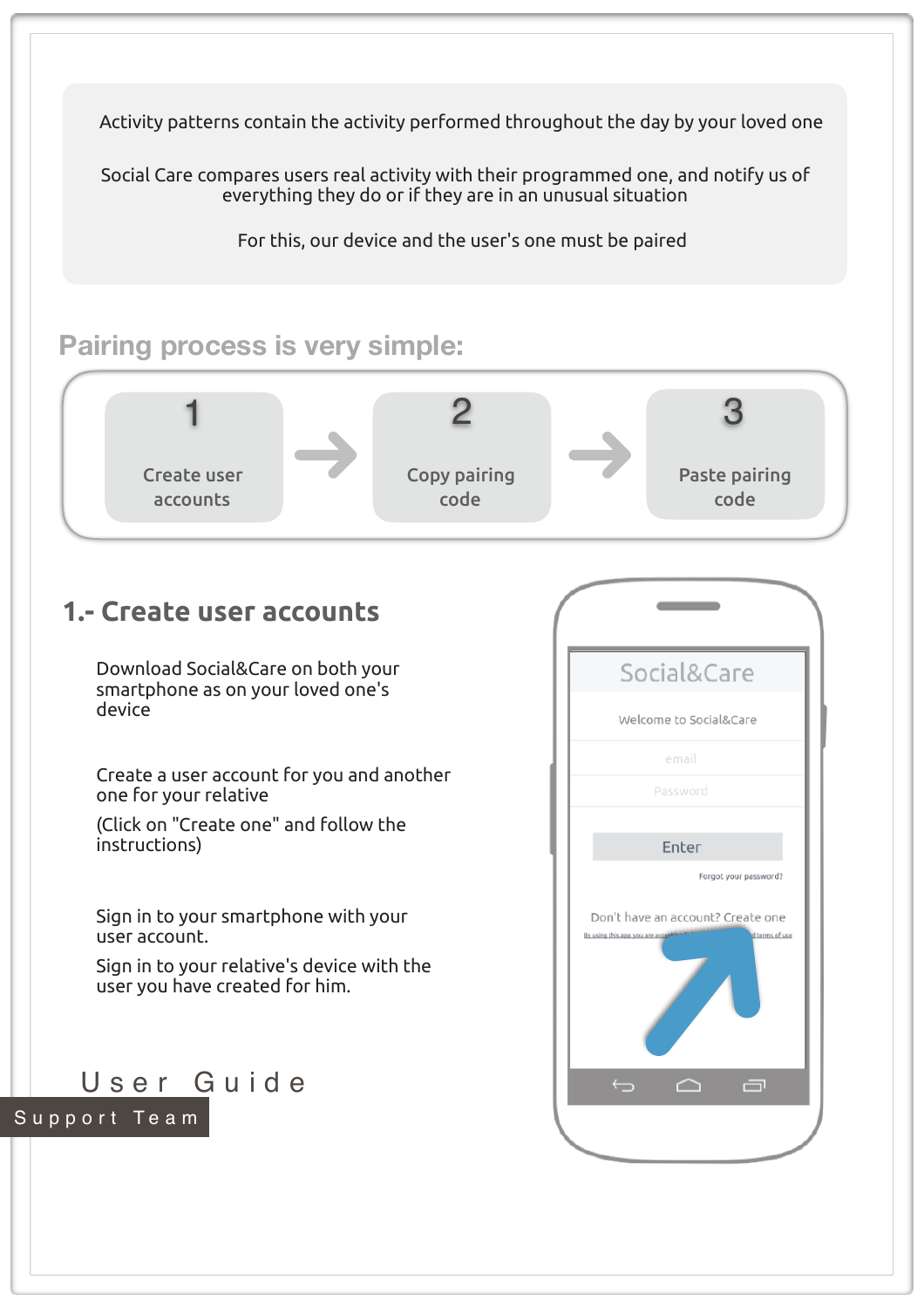## **2.- Copy pairing code** On your relative's device, select **Settings** option in the main menu of Social&Care <u>and the contract</u> Settings In this device R William In others devices  $\Omega$  sofía Pair device Pairing code If you want to manage this device remotely, from another device, enter the following u will find code in the in the Settings menu 984653AB2J892 More information: www.sociate  $ue$   $id=12464$  $\overline{\mathbf{C}}$  $\triangle$ 一



You will see the pairing code at the bottom of the screen. **Copy it!**

Make sure to copy correctly letters and numbers. Code is case sensitive

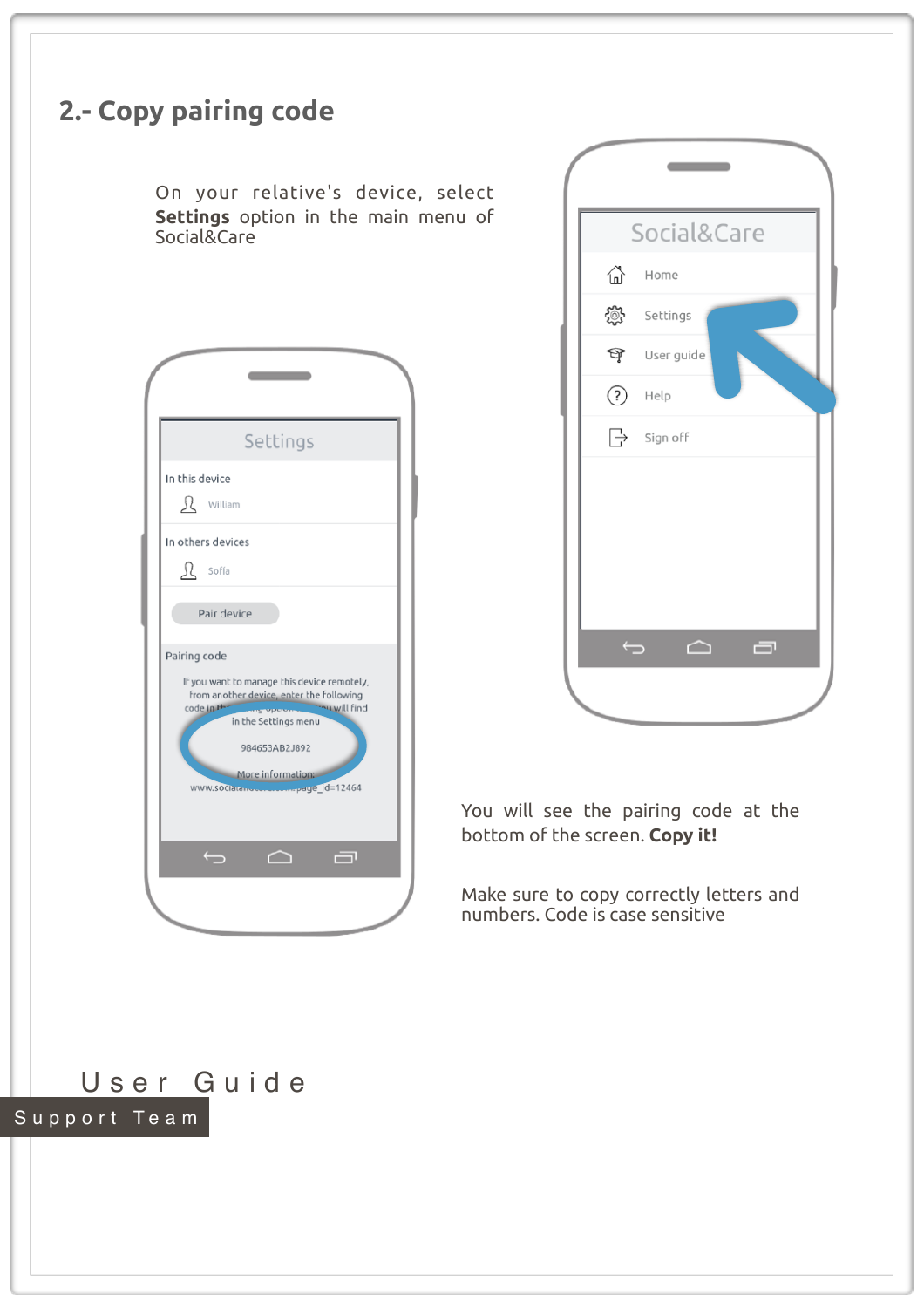